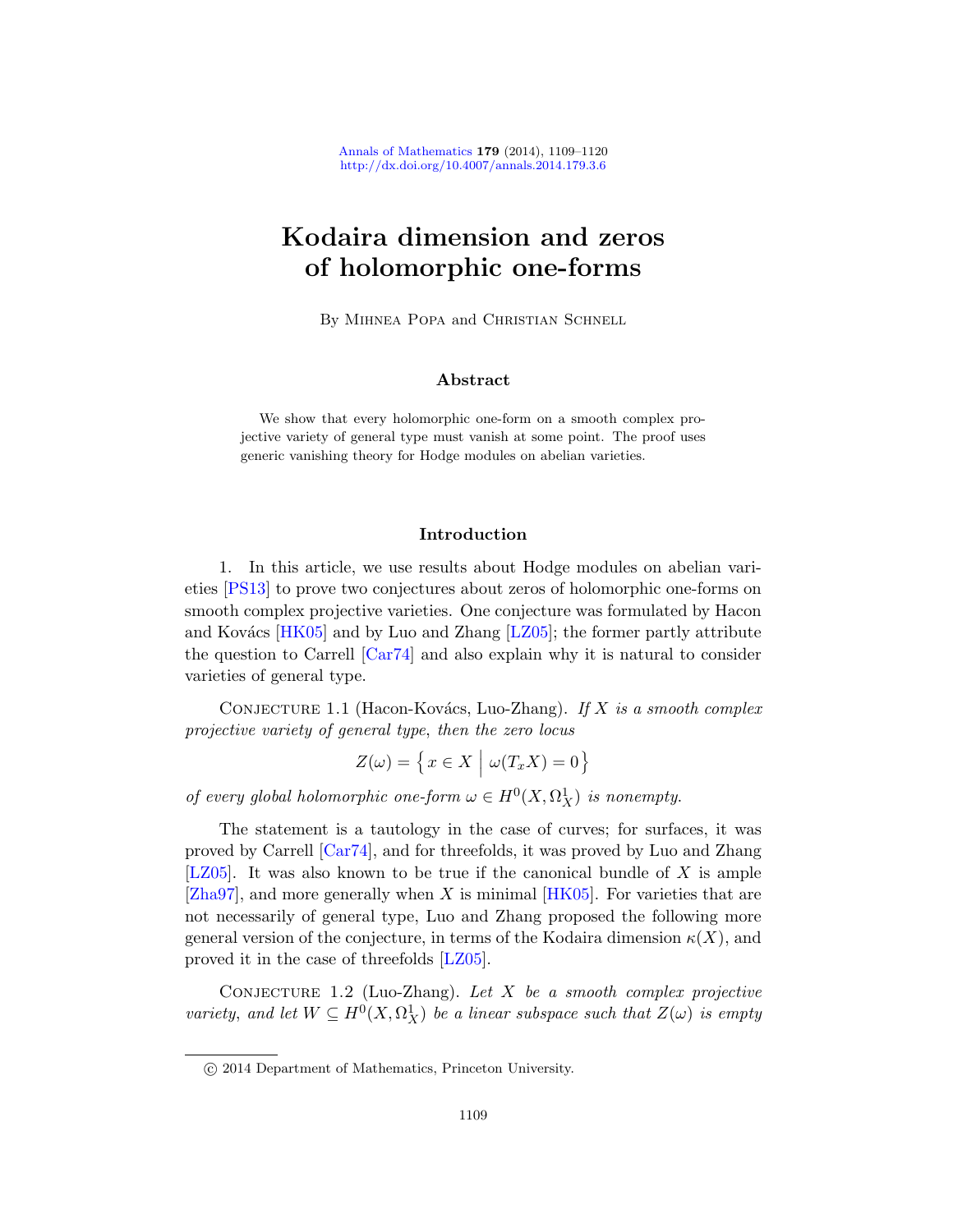for every nonzero one-form  $\omega \in W$ . Then the dimension of W can be at most  $\dim X - \kappa(X)$ .

<span id="page-1-1"></span>2. Since every holomorphic one-form on  $X$  is the pullback of a holomorphic one-form from the Albanese variety  $\mathrm{Alb}\,X$ , it is natural to consider an arbitrary morphism from  $X$  to an abelian variety and to ask under what conditions the pullback of a holomorphic one-form must have a zero at some point of X. Our main result is the following theorem, which implies both of the above conjectures.

THEOREM 2.1. Let  $X$  be a smooth complex projective variety, and let  $f: X \to A$  be a morphism to an abelian variety. If  $H^0(X, \omega_X^{\otimes d} \otimes f^*L^{-1}) \neq 0$ for s[ome integer](#page-0-0)  $d \geq 1$  and some ample line bundle  $\hat{L}$  on A, then  $Z(\omega)$  is nonempty for every  $\omega$  in the image of  $f^*: H^0(A, \Omega_A^1) \to H^0(X, \Omega_X^1)$ .

<span id="page-1-0"></span>The condition in the theorem is equivalent to requiring that, up to birational equivalence, the morphism  $f$  should factor through the Iitaka fibration of  $(X, K_X)$ .

3. One consequence of Conjecture 1.2 is the following.

COROLLARY 3.1. If  $f: X \rightarrow A$  is a smooth morphism from a smooth complex projective variety onto an abelian variety, then dim  $A \leq \dim X - \kappa(X)$ .

*Proof.* Since f is smooth,  $Z(f^*\omega)$  is empty for every nonzero  $\omega \in H^1(A,\Omega_A^1)$ . The desired inequality [then follows fr](#page-1-0)om Conjecture  $1.2$  because  $f^*$  is injective.

In particular, there are no nontrivial smooth morphisms from a variety of general type to an abelian variety; this was proved by Viehweg and Zuo  $[VZ01]$  when the base is an elliptic curve and then by Hacon and Kovács [HK05] in general. Together with subadditivity, Corollary 3.1 has the following application.

COROLLARY 3.2. If  $f: X \rightarrow A$  is a smooth morphism onto an abelian variety, and if [all fibers of](#page-1-0) f are of general type, then f is birationally isotrivial.

*Proof.* We have to show that X becomes birational to a product after a generically finite base-change; it su[ffices to](#page-11-1) prove that  $\text{Var}(f) = 0$ , in Viehweg's terminology. Since the fibers of  $f$  are of general type, we know from the main result of [Kol87] that

$$
\kappa(F) + \text{Var}(f) \le \kappa(X).
$$

On the other hand,  $\kappa(X) \leq \dim F$  by Corollary 3.1, and so we are done.  $\square$ 

Successive versions of this result go back to Migliorini [Mig95] (for smooth families of minimal surfaces of general type over an elliptic curve), Kovács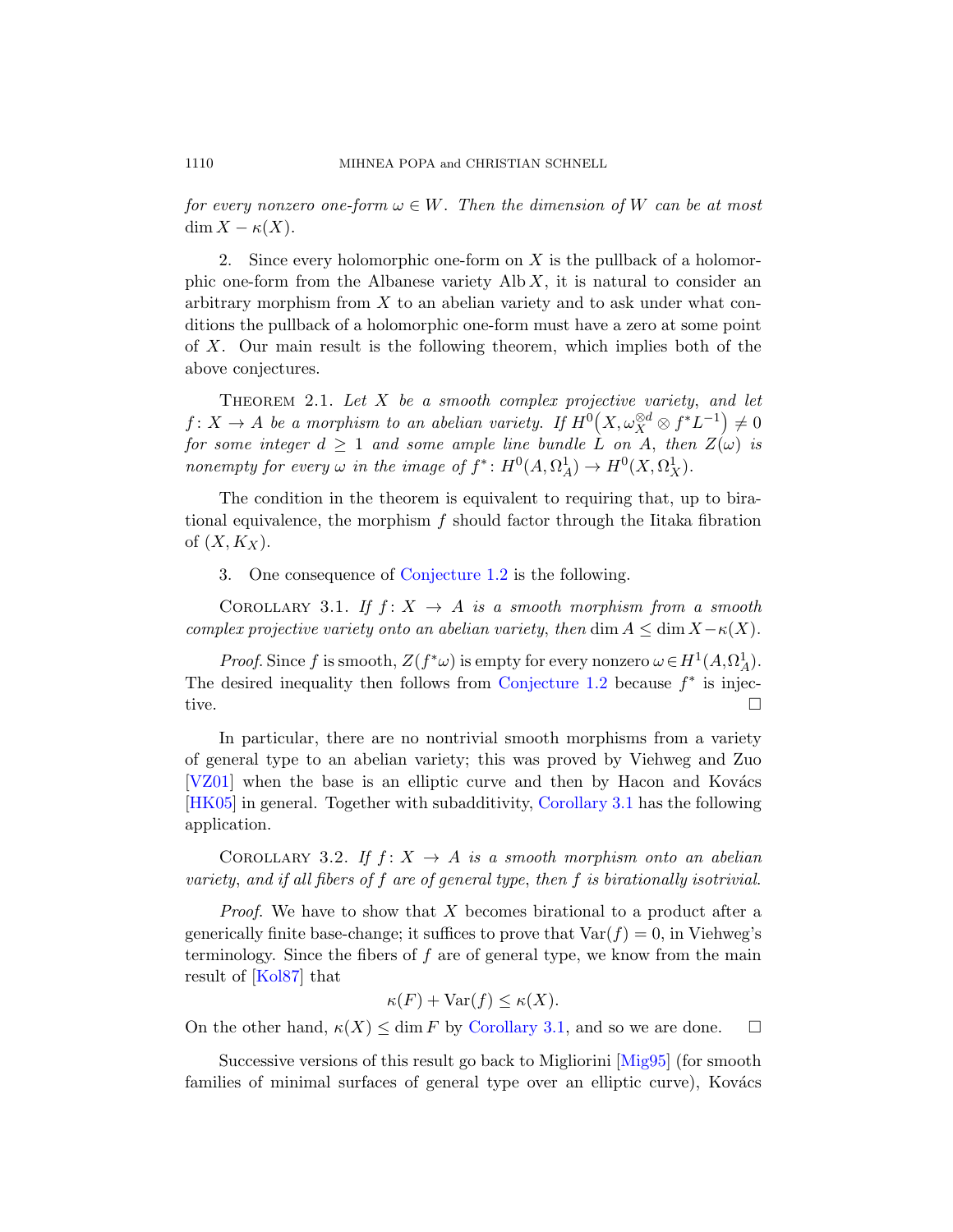[Kov96] (for smo[oth families of m](#page-0-1)inimal va[rieties of gene](#page-1-1)ral type over an elliptic curve), and Viehweg-Zuo [VZ01] (for smooth families of varieties of general type over an elliptic curve). Over a base of arbitrary dimension, Kovács [Kov97] and Zhang [Zha97] have shown that if the canonical bundle of the fiber is assumed to be ample, the morphism f must actually be isotrivial.

4. Before we get into the details of the proof, we explain how Theorem 2.1 implies Conje[cture 1.2](#page-11-2) — and hence also Conjecture 1.1, which is a special case.

The statement of the conjecture is vacuous when  $\kappa(X) = -\infty$ , and so we shall assume from now on that  $\kappa(X) \geq 0$ . Let  $\mu: X' \to X$  be a birational modification of X such that  $g: X' \to Z$  is a smooth model for the Iitaka fibration. The general fiber of  $g$  is then a smooth projective variety of dimension  $\delta(X) = \dim X - \kappa(X)$  and Kodaira dimension zero, and therefore it maps surjectively to its own Albanese variety [Kaw81, Th. 1]. By a standard argument [Kaw81, Proof of Th. 13], the image in Alb X of every fiber of g must be a translate of a single abelian variety. Letting  $A$  denote the quotient of  $A \text{lb } X$ by this abelian variety, we obtain  $\dim A \geq \dim H^0(X, \Omega_X^1) - \delta(X)$  $\dim A \geq \dim H^0(X, \Omega_X^1) - \delta(X)$  $\dim A \geq \dim H^0(X, \Omega_X^1) - \delta(X)$  and the following commutative diagram:

(4.1) 
$$
X' \xrightarrow{\mu} X
$$

$$
\downarrow g \qquad \downarrow f
$$

$$
Z \longrightarrow A.
$$

By construction, Z dominates  $f(X)$ , and so we conclude from Theorem 2.1 that all holomorphic one-forms in the image of  $f^*: H^0(A, \Omega_A^1) \to H^0(X, \Omega_X^1)$ have a nonempty zero locus. Since this subspace has codimension at most  $\delta(X)$ in the space of all holomorphic one-forms, we see that Conjecture 1.2 must be true.

#### Proof of the theorem

5. Let  $f: X \to A$  be a morphism from a smooth projective variety to an abelian variety. We define  $V = H^0(A, \Omega_A^1)$  and introduce the set

$$
Z_f = \left\{ (x,\omega) \in X \times V \mid (f^*\omega)(T_x X) = 0 \right\}.
$$

To prove Theorem 2.1, we have to show that the projection from  $Z_f$  to V is surjective; what we will actually show is that  $(f \times id)(Z_f) \subseteq A \times V$  maps onto V.

6. In our proof, we use techniques from generic vanishing theory and from Saito's theory of Hodge modules. To motivate the use of generic vanishing theory, suppose for a moment that one could take  $d = 1$  in Theorem 2.1; in other words, suppose that there was a nontrivial morphism

$$
f^*L \to \omega_X.
$$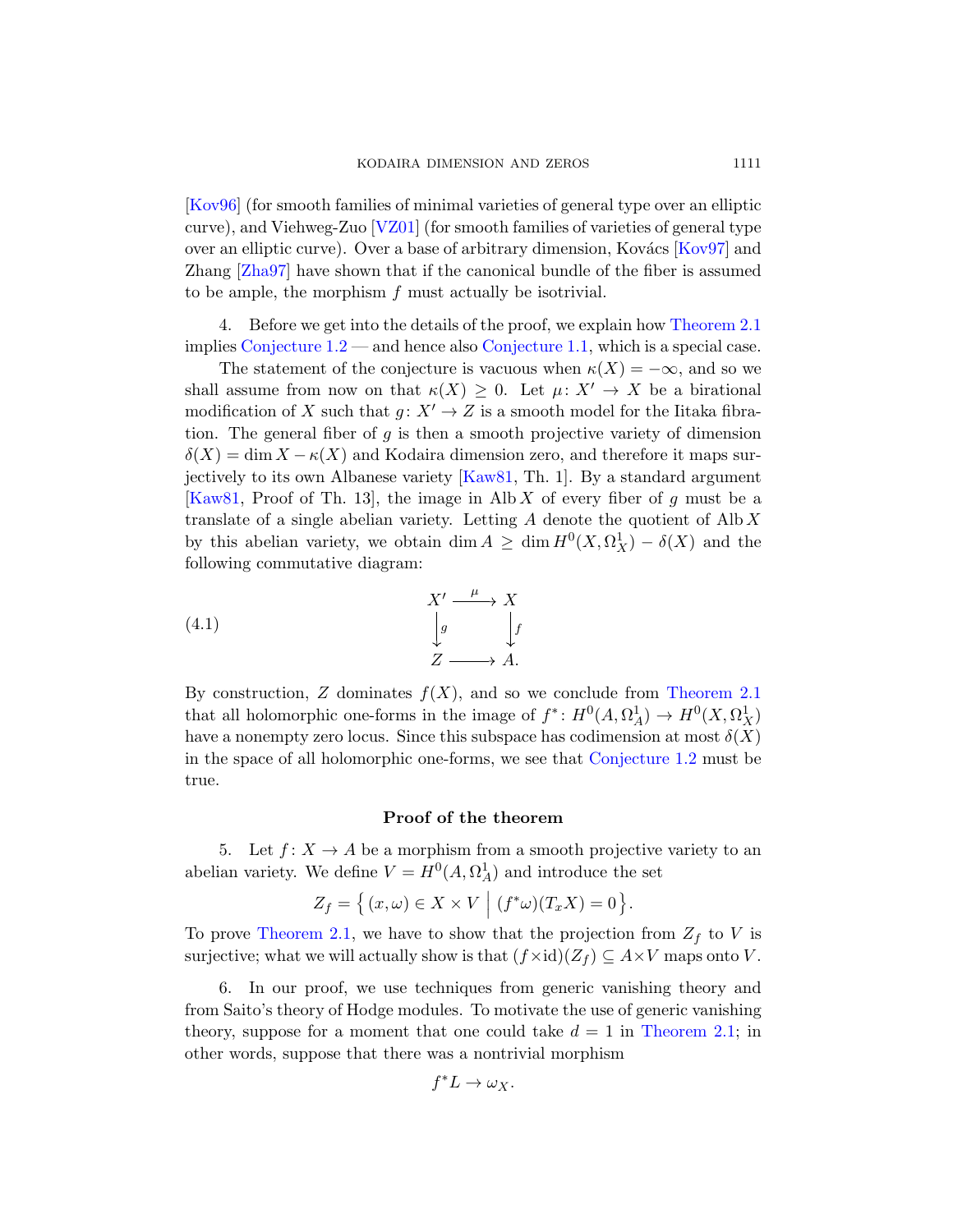<span id="page-3-0"></span>By one of the generic vanishing results due to Green and Lazarsfeld [GL87, Th. 3.1, the existence of a holomorphic one-form  $f^*\omega$  without zeros implies that  $H^0(X, \omega_X \otimes f^*P_\alpha) = 0$  for general  $\alpha \in Pic^0(A)$ . This leads to the conclusion that

(6.1) 
$$
H^{0}(A, L \otimes P_{\alpha} \otimes f_{*} \mathscr{O}_{X}) = 0,
$$

which contradicts the fact that  $L$  is ample, because a general translate of an ample divisor does not contain  $f(X)$ .

<span id="page-3-1"></span>In realit[y, on](#page-3-0)ly some large power of  $\omega_X \otimes f^* L^{-1}$  will have a section — after an étale cover that makes  $L$  sufficiently divisible — and so we are forced to work on a resolution of [singula](#page-11-3)rities of a  $d$ -fold branched covering of  $X$ . Now the additional singularities in the morphism to  $A$  prevent the simple argument from above from going through. To fix this problem, we use an extension of generic vanishing theory to Hod[ge mod](#page-11-3)ules, developed in [PS13]. With the help of this tool, we can still obtain  $(6.1)$  [when t](#page-11-5)here is a holomorphic one-form  $f^*\omega$  without zeros.

7. Our method owes a lot to the paper [VZ01], in which Viehweg and Zuo show, among other things, that there are no smooth morphisms from a complex projective variety  $X$  of general type to an elliptic curve  $E$ . To orient the reader, we shall briefly recall a key step in their proof  $[VZ01, \text{Lemma } 3.1]$ ; a similar technique also appears in the work of Kovács  $[Kov96]$ ,  $[Kov02]$ . Using a carefully chosen resolution of singularities of a certain branched covering of X, Viehweg and Zuo produce a logarithmic Higgs bundle  $\bigoplus \mathcal{E}^{p,q}$  on the elliptic curve  $E$ , whose Higgs field

$$
\theta^{p,q}\colon \mathcal{E}^{p,q} \to \mathcal{E}^{p-1,q+1}\otimes \Omega^1_E(\log S')
$$

has logarithmic poles along a divisor  $S'$ ; by construction,  $S'$  contains the set of points  $S$  where the morphism from  $X$  to  $E$  is singular. They also construct a Higgs subbundle  $\bigoplus \mathcal{F}^{p,q}$  with two properties: the restriction of the Higgs field satisfies

$$
\theta^{p,q}\big(\mathcal{F}^{p,q}\big) \subseteq \mathcal{F}^{p-1,q+1} \otimes \Omega^1_E(\log S),
$$

and  $\mathcal{F}^{r,0}$  is an ample line bundle (where  $r = \dim X - 1$ ). Since any subbundle of ker  $\theta^{p,q}$  has degree  $\leq 0$ , it follows that S cannot be empty: otherwise, the image of  $\mathcal{F}^{r,0}$  under some iterate of the Higgs field would be an ample subbundle of  $\ker \theta^{p,q}$ .

8. The associated graded of a Hodge module may be thought of as a generalization of a Higgs bundle. Recall that a Hodge module on a smooth complex algebraic variety X is a very special kind of filtered  $\mathscr{D}\text{-module }(\mathcal{M}, F);$ in particular, M is a regular holonomic left  $\mathscr{D}_X$ -module, and  $F_{\bullet} \mathcal{M}$  is a good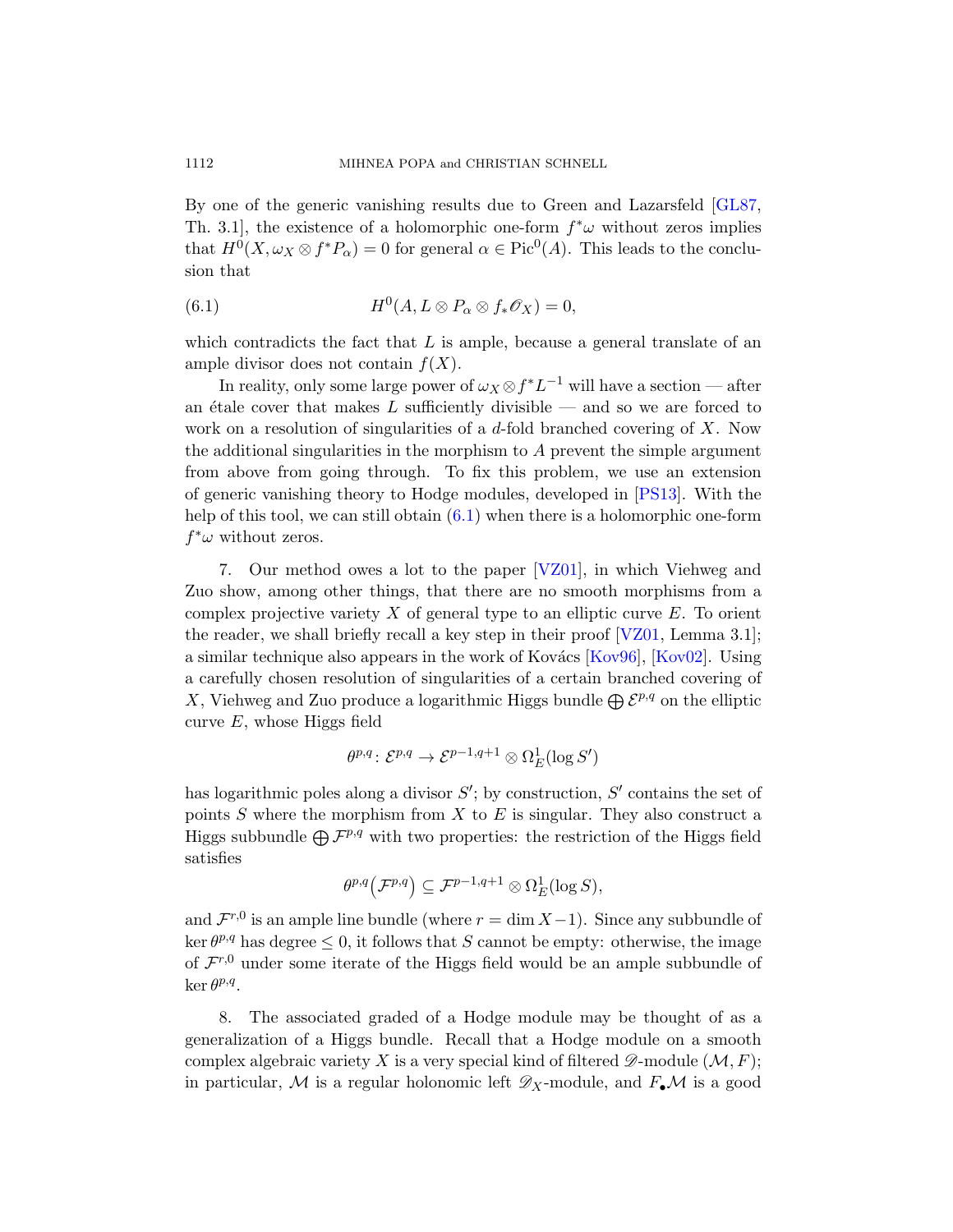increas[ing filt](#page-11-6)ration by  $\mathscr{O}_X$ -coherent subsheaves. The associated graded

$$
\mathrm{gr}^F_\bullet \mathcal{M} = \bigoplus_{k \in \mathbb{Z}} F_k \mathcal{M} \big/ F_{k-1} \mathcal{M}
$$

is coherent over the symmetric alge[bra Sym](#page-1-1)  $\mathscr{T}_X$ . It therefore determines a coherent sheaf  $gr^F{\mathcal M}$  on the cotangent bundle  $T^*X$ , whose support is the socalled characteristic variety  $Ch(\mathcal{M})$  of the  $\mathscr{D}\text{-module}$ . A longer summary of Saito's theory can be found in [PS13, §§2.1–2] and of course in the introduction to [Sai88].

9. For later use, we point out a connection between Theorem 2.1 and Hodge modules, having to do with the properties of the set  $(f \times id)(Z_f)$ . The structure sheaf  $\mathscr{O}_X$  is naturally a left  $\mathscr{D}_X$ -module; the direct image functor for  $\mathscr{D}$ -modules takes it to a complex  $f_+\mathscr{O}_X$  of regular holonomic  $\mathscr{D}_A$ -modules. According to Kashiwara's estimate for the behavior of the characteristic variety,

<span id="page-4-2"></span>(9.1) 
$$
\operatorname{Ch}(f_+\mathscr{O}_X) \subseteq (f \times \operatorname{id})(df^{-1}(0)) = (f \times \operatorname{id})(Z_f),
$$

where the notation is as in the following diagram:

(9.2) 
$$
X \times V \xrightarrow{df} T^*X
$$

$$
\downarrow f \times id
$$

$$
A \times V.
$$

<span id="page-4-1"></span>One consequence of Saito's theory is that  $\mathscr{O}_X$ , equipped with the obvious filtration ( $gr_0^F$   $\mathcal{O}_X = \mathcal{O}_X$ ), is actually a Hodge module. Because f is projective,  $f_+(\mathscr{O}_X,F)$  (with the induced filtration) is then a complex of Hodge modules on A, and Saito's decomposition theorem [Sai88, Th. 5.3.1] gives us a noncanonical splitting

(9.3) 
$$
f_+(\mathscr{O}_X,F) \simeq \bigoplus_{i\in\mathbb{Z}} \mathcal{H}^i f_+(\mathscr{O}_X,F)[-i]
$$

<span id="page-4-3"></span>in the derived category of filtered  $\mathscr{D}$ -modules. This means the set  $(f \times id)(Z_f)$ contains the characteristic varieties of the Hodge modules  $\mathcal{H}^i f_+(\mathcal{O}_X, F)$ .

<span id="page-4-0"></span>10. The above considerations suggest a way to generalize the construction in [VZ01] to the setting of Theorem 2.1. Namely, suppose that we manage to find a Hodge module  $(M, F)$  on the abelian variety A, and a graded Sym  $\mathscr{T}_A$ -submodule

$$
\mathscr{F}_{\bullet} \subseteq \operatorname{gr}_{\bullet}^{F} \mathcal{M}.
$$

Denote by  $\mathscr{F}$  and  $gr^F \mathcal{M}$  the associated coherent sheaves on  $T^*A = A \times V$ , and suppose that the following three conditions are satisfied:

(1) There is a morphism  $h: Y \to A$  from a smooth projective variety such that  $(\mathcal{M}, F)$  is a direct summand of some  $\mathcal{H}^i h_+(\mathscr{O}_Y, F)$ .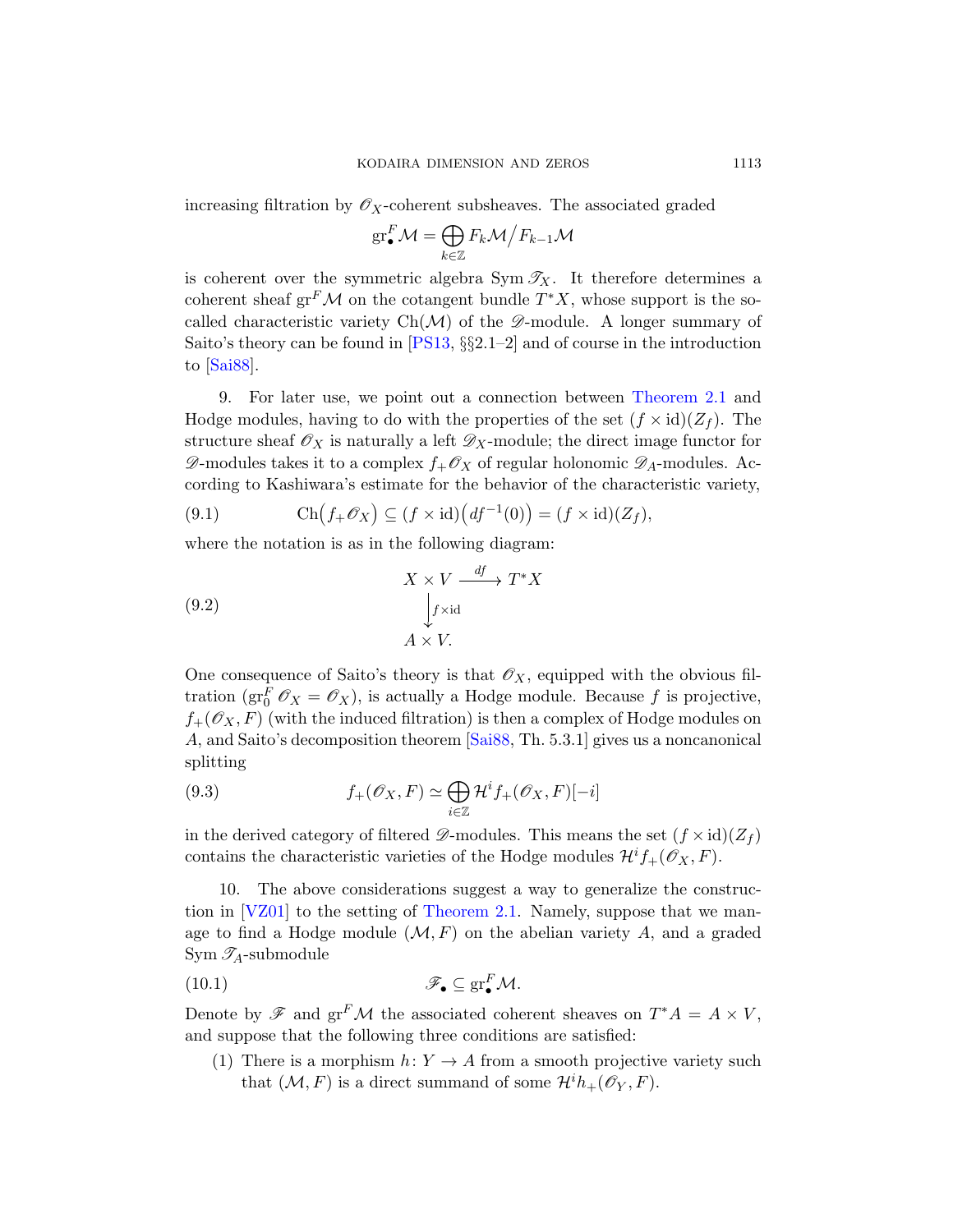- <span id="page-5-3"></span><span id="page-5-2"></span>(2) The support of  $\mathscr F$  is contained in the set  $(f \times id)(Z_f) \subseteq A \times V$ .
- (3) For some  $k \in \mathbb{Z}$ , the sheaf  $\mathscr{F}_k$  is isomorphic to  $L \otimes f_* \mathscr{O}_X$ , where L is an ample line bundle on A.

<span id="page-5-4"></span>If that is the case, we can use the generic vanishing theory for Hodge modules that we developed in [PS13] to show that  $Z_f$  projects onto V.

PROPOSITION 10.2. If a Hodge module  $(M, F)$  and a graded Sym  $\mathscr{T}_A$ module  $\mathscr{F}_{\bullet}$  with the above properties exist, then the projection from  $Z_f$  to V must be surjective.

<span id="page-5-0"></span>*Proof.* Let P be the normalized P[oincar](#page-11-6)é bundle on  $A \times \hat{A}$ . Using its [p](#page-4-0)ull-back to  $A \times \hat{A} \times V$  as a kernel, we define the Fourier-Mukai transform of  $gr<sup>F</sup>M$  to be the complex of coherent sheaves

$$
E = \mathbf{R} \Phi_P(\mathrm{gr}^F \mathcal{M}) = \mathbf{R}(p_{23})_* \Big( p_{13}^* \big( \mathrm{gr}^F \mathcal{M} \big) \otimes p_{12}^* P \Big)
$$

<span id="page-5-1"></span>on  $A \times V$ . When the Hodge module  $(\mathcal{M}, F)$  comes from a morphism to an abelian variety as in  $(1)$ , the complex E has special properties [PS13, §4.5]:

- (a)  $E$  is a *perverse coherent sheaf*, meaning that its cohomology sheaves  $\mathcal{H}^{\ell}E$  are zero for  $\ell < 0$  and are supported in codimension at least  $2\ell$ otherwise.
- (b) The union of the supports of all the higher cohomology sheaves of  $E$  is a finite union of tr[anslate](#page-11-6)s of triple tori in  $\ddot{A} \times V$ .
- (c) The dual complex  $\mathbf{R}\mathcal{H}\text{om}(E,\mathscr{O})$  has the same properties.

He[re a trip](#page-10-2)le torus, in Simpson's terminology, me[ans](#page-4-1) a subset of the form

$$
\operatorname{im} \Bigl( \varphi^* \colon \hat{B} \times H^0(B, \Omega^1_B) \to \hat{A} \times H^0(A, \Omega^1_A) \Bigr),
$$

where  $\varphi: A \to B$  is a morphism to another abelian variety. Roughly speaking, (a) is derived using a vanishing theorem by Saito [PS13, Lemma 2.5], whereas (b) is derived using a result by Arapura and Simpson about cohomology support loci of Higgs bundles [Ara92], with the help of the decomposition in (9.3).

It follows that the 0-th cohomology s[heaf](#page-5-0) of t[he co](#page-5-1)mplex  $E$  is locally free outside a finite union of translates of triple tori of codimension at least two. Indeed, the locus where  $\mathcal{H}^0E$  is not locally free is

$$
\bigcup_{\ell \geq 1} \operatorname{Supp} R^{\ell} \mathcal{H}om(\mathcal{H}^{0} E, \mathscr{O}) \subseteq \bigcup_{\ell \geq 1} \operatorname{Supp} R^{\ell} \mathcal{H}om(E, \mathscr{O}) \cup \bigcup_{\ell \geq 1} \operatorname{Supp} \mathcal{H}^{\ell} E,
$$

which is of the asserted kind because  $\mathbf{R}$ *Hom*( $E, \mathcal{O}$ ) also satisfies (a) and (b). Since the higher cohomology sheaves of  $E$  are supported in a finite union of translates of triple tori of codimension at least two, the restriction of the complex E to the subspace  $\{\alpha\} \times V$  is a single locally free sheaf for general  $\alpha \in A$ .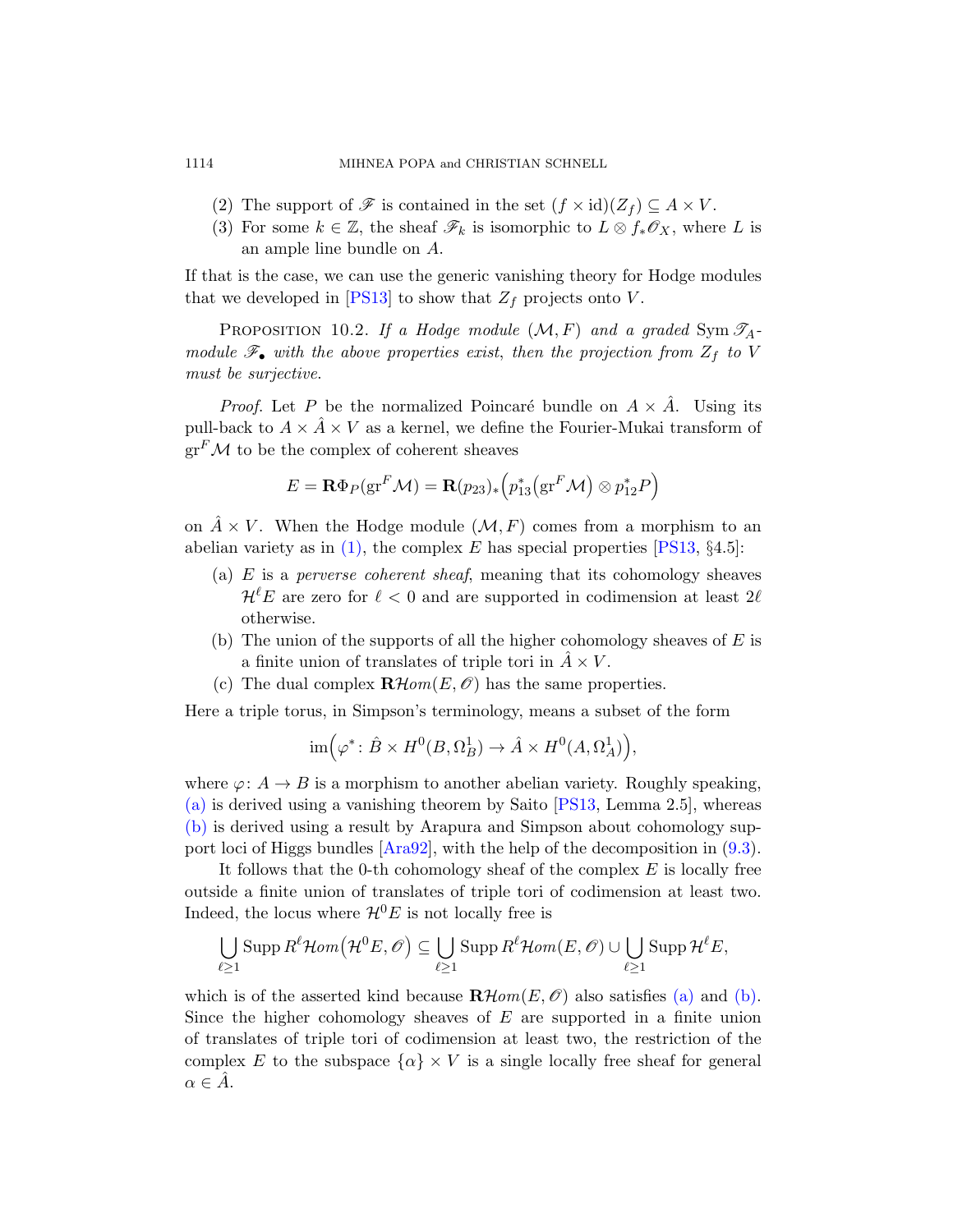Translating this back into a statement on  $A \times V$  involves a few simple manipulations with the formula for the Fourier-Mukai transform; the result is that

$$
p_{2*}\big(p_1^*P_\alpha\otimes{\rm gr}^F{\mathcal M}\big)
$$

is a locally free sheaf on V. Here  $p_1: A \times V \to A$  and  $p_2: A \times V \to V$  are the projections to the two factors, and  $P_{\alpha}$  is the line bundle corresponding to  $\alpha \in A$ .

Now suppose that the projection from  $Z_f$  to V was not surjective. Because the support of  $\mathscr F$  is contained in  $(f \times id)(Z_f)$  by  $(2)$ , the subsheaf

$$
p_{2*}\big(p_1^*P_\alpha \otimes \mathscr{F}\big) \subseteq p_{2*}\big(p_1^*P_\alpha \otimes \mathrm{gr}^F \mathcal{M}\big)
$$

would then be torsion and therefore zero. As V is a vector space, we are forced to the conclusion that the corresponding graded  $Sym V^*$ -module

$$
\bigoplus_{k\in\mathbb{Z}}H^0\bigl(A,P_\alpha\otimes\mathscr{F}_k\bigr)
$$

is also zero. [But this contr](#page-1-1)adicts our assumption in (3) that  $\mathscr{F}_k \simeq L \otimes f_* \mathscr{O}_X$  for some  $k \in \mathbb{Z}$ . In fact, if  $P_{\alpha} \otimes L \otimes f_* \mathcal{O}_X$  has no global sections, then every global section of  $P_{\alpha} \otimes L$  has to vanish set-theoretically along  $f(X)$ ; but then  $f(X)$  is contained in a general translate of an ample divisor, which is absurd.  $\Box$ 

11. The remainder of the paper is devoted to constructing the two objects in  $(10.1)$  under the assumptions of Theorem 2.1. From now on, we let X be a smooth complex projective variety of dimension  $n$  and Kodaira dimension  $\kappa(X) \geq 0$ . We also assume that we have a morphism  $f: X \to A$  to an abelian variety such that  $\omega_X^{\otimes d} \otimes f^* L^{-1}$  has a section for some  $d \geq 1$  and some ample line bundle  $L$  on  $A$ . Using the geometry of abelian varieties, this can be improved as follows.

LEMMA 11.1. After a finite étale base change on  $A$ , we can find an ample line bundle L such that the d-th power of  $\omega_X \otimes f^* L^{-1}$  has a section for some  $d \geq 1$ .

*Proof.* Fix an ample line bundle  $L_1$  on A, and choose  $d \geq 1$  such that  $\omega_X^{\otimes d} \otimes f^* L_1^{-1}$  has a section. Let  $[2d] : A \to A$  denote multiplication by 2d; then  $[2d]^*L_1 \simeq L^{\otimes d}$  for some ample line bundle L on A, which clearly does the  $j$ ob.  $\Box$ 

Since the conclusion of Theorem 2.1 is unaffected by finite  $\acute{e}$ tale morphisms, we may assume for the remainder of the argument that the d-th power of the line bundle  $B = \omega_X \otimes f^* L^{-1}$  has a nontrivial section; for the sake of convenience, we shall take  $d \geq 1$  to be the smallest integer with this property.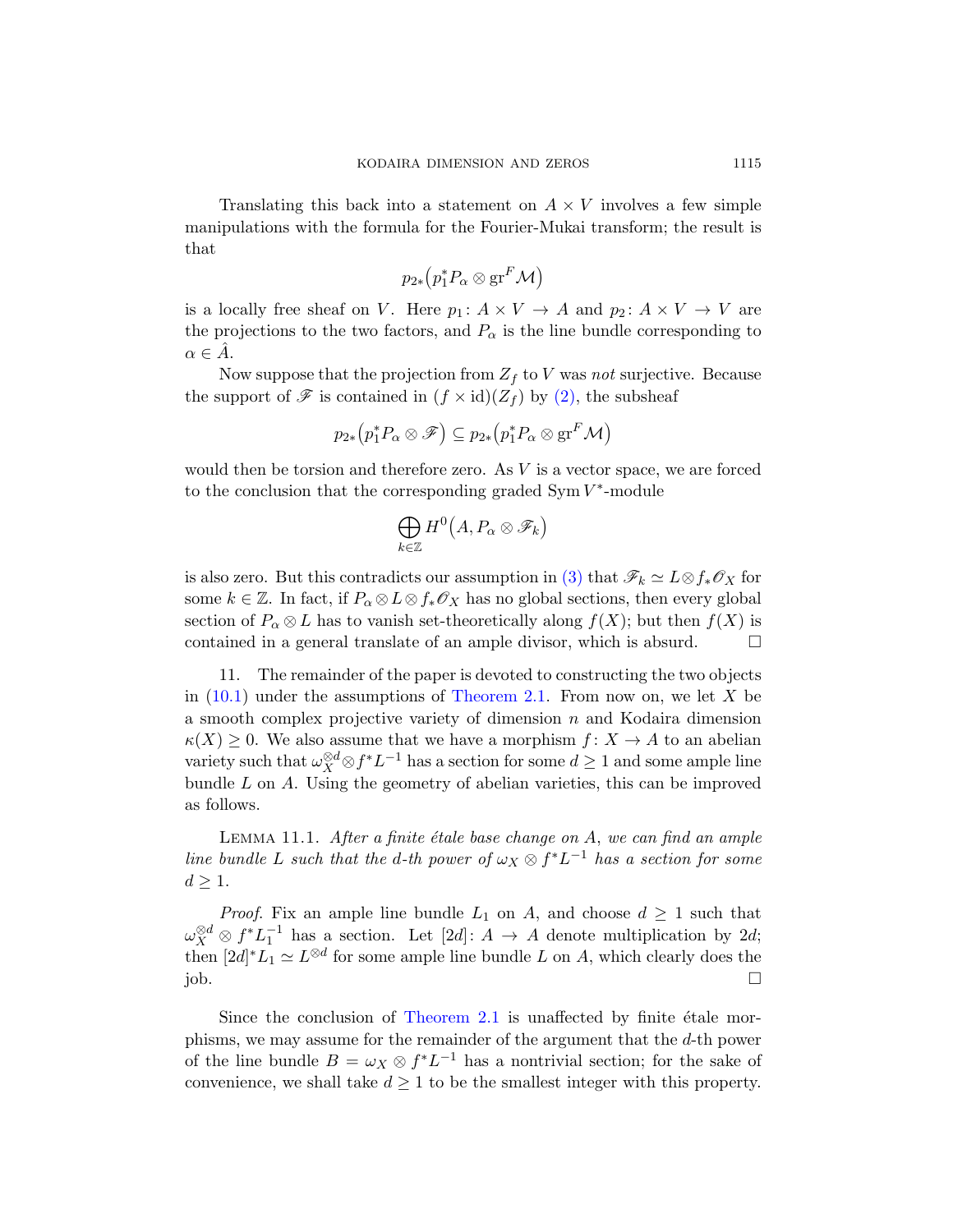12. A nontrivial section  $s \in H^0(X, B^{\otimes d})$  defines a branched covering  $\pi: X_d \to X$  of degree d, unramified outside the divisor  $Z(s)$ ; see [EV92, §3] for details. Since d is minimal,  $X_d$  is irreducible; let  $\mu: Y \to X_d$  be a resolution of singularities that is an isomorphism over the complement of  $Z(s)$ , and define  $\varphi = \pi \circ \mu$  and  $h = f \circ \varphi$ . The following commutative diagram shows all the relevant morphisms:



<span id="page-7-0"></span>By construction,  $X_d$  is embedded in the total space of the line bundle  $B$ , and so the pullback  $\pi^*B$  has a tautological section; the induced morphism  $\varphi^* B^{-1} \to \mathscr{O}_Y$  is an isomorphism over the complement of  $Z(s)$ . After composing it with  $\varphi^* \Omega^k_X \to \Omega^k_Y$ , we obtain for every  $k = 0, 1, ..., n$  an injective morphism

$$
\varphi^* \left( B^{-1} \otimes \Omega_X^k \right) \to \Omega_Y^k,
$$

which is actually an isomorphism over the complement of  $Z(s)$ . Pushing forward to X, and using the fact that  $\mathscr{O}_X \to \varphi_* \mathscr{O}_Y$  is injective, we find that the morphisms

(12.2) 
$$
B^{-1} \otimes \Omega_X^k \to \varphi_* \Omega_Y^k
$$

are also injective.

13. Let  $S = Sym V^*$  be the symmetric algebra on the dual of  $V =$  $H^0(A, \Omega_A^1)$ , and consider the complex of graded  $\mathscr{O}_X \otimes S$ -modules

$$
C_{X,\bullet} = \Big[\mathscr{O}_X \otimes S_{\bullet-g} \to \Omega^1_X \otimes S_{\bullet-g+1} \to \cdots \to \Omega^n_X \otimes S_{\bullet-g+n}\Big],
$$

<span id="page-7-1"></span>placed in cohomological degrees  $-g, \ldots, 0$ , where  $g = \dim A$  and  $n = \dim X$ . The differential in the complex is induced by the evaluation morphism  $V \otimes$  $\mathscr{O}_X \to \Omega^1_X$ . Concretely, let  $\omega_1, \ldots, \omega_g \in V$  be a basis, and denote by  $s_1, \ldots, s_g \in$  $S_1$  the dual basis; then the formula for the differential is

$$
\Omega^p_X \otimes S_{\bullet - g + p} \to \Omega^{p+1}_X \otimes S_{\bullet - g + p + 1}, \quad \theta \otimes s \mapsto \sum_{i=1}^g (\theta \wedge f^* \omega_i) \otimes s_i s.
$$

We use similar notation on  $Y$  as well.

LEMMA 13.1. There is a morphism of complexes of graded  $\mathcal{O}_A \otimes S$ -modules

$$
\mathbf{R} f_*\left(B^{-1}\otimes C_{X,\bullet}\right)\to \mathbf{R} h_*C_{Y,\bullet},
$$

induced by the individual morphisms in (12.2).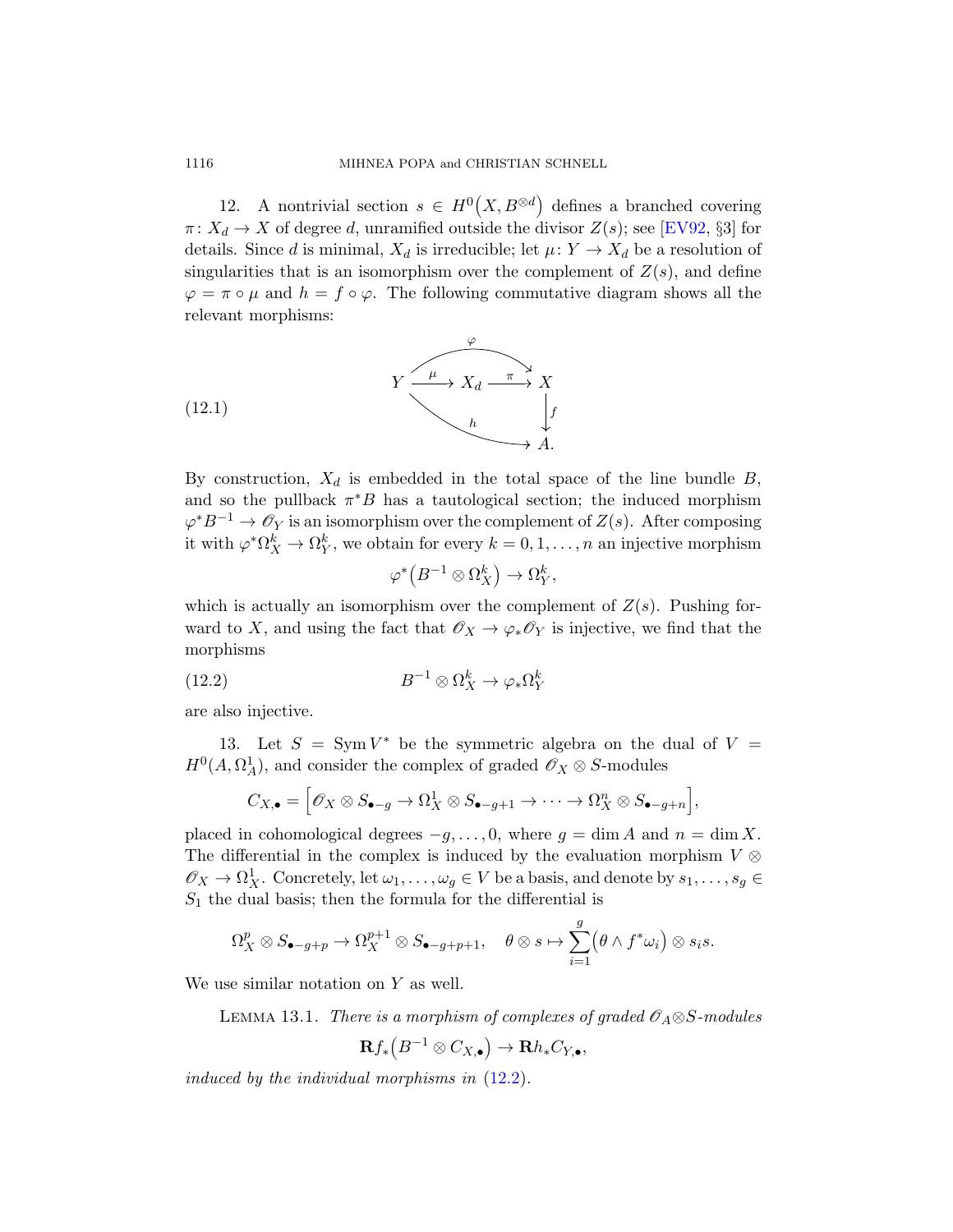Proof. The morphisms in (12.2) commute with the differentials in the two complexes because  $\varphi^*(f^*\omega) = h^*\omega$  for every  $\omega \in V$ .

14. We denote by  $C_X$  the complex of coherent sheaves on  $X \times V$  associated with the complex of graded  $\mathscr{O}_X \otimes S$ -modules  $C_{X,\bullet}$ .

LEMMA 14.1. The support of  $C_X$  is equal to  $Z_f \subseteq X \times V$ .

*Proof.* Let  $p_1: X \times V \to X$  [den](#page-4-2)ote the first projection; then

$$
C_X = \left[ p_1^* \mathcal{O}_X \to p_1^* \Omega_X^1 \to \cdots \to p_1^* \Omega_X^n \right],
$$

<span id="page-8-0"></span>with differential induced by the tautological section of  $p_1^*\Omega_X^1$ . This shows that  $C_X$  is equal to the pullback of the Koszul resolution for the structure sheaf of the zero section in  $T^*X$  via the morphism  $df: X \times V \to T^*X$ . In particular, Supp  $C_X$  is equal to  $df^{-1}(0) = Z_f$ , in the notation of (9.2).

15. The reason for introducing  $C_{X,\bullet}$  is that it is closely related to the direct i[mage](#page-11-6)  $f_+(\mathscr{O}_X, F)$ . In fact, we have the following refinement of Kashiwara's estimate  $(9.1)$ .

LEMMA 15.1. The associated graded of the [Hodge](#page-11-7) module  $\mathcal{H}^i f_+(\mathscr{O}_X,F)$  is

$$
\operatorname{gr}^F_{\bullet}\Big(\mathcal{H}^i f_+(\mathscr{O}_X,F)\Big)\simeq R^if_*C_{X,\bullet}.
$$

Proof. This is proved in [PS13, Prop. 2.11]. In a nutshell, a result by Laumon gives the isomorphism  $gr_{\bullet}^{F} f_{+}(\mathscr{O}_{X}, F) \simeq \mathbf{R} f_{*} C_{X,\bullet}$  in the derived category of graded  $\mathcal{O}_A \otimes S$ -modules; to deduce the assertion about individual cohomology sheaves, one has to use the fact that the complex  $f_+(\mathscr{O}_X,F)$  is strict [Sai88, Th. 5.3.1]. This ensures that every  $\mathcal{H}^i f_+(\mathcal{O}_X, F)$  is again a filtered  $\mathscr{D}$ -module; a priori, it is only an object of a larger abelian category, due to the fact that the derived category of filtered  $\mathscr{D}$ [-modu](#page-11-7)les is the derived category of an exact [cat](#page-8-0)egory. Loosely speaking, this means that, for Hodge modules, taking the associated graded commutes with direct images; arbitrary filtered  $\mathscr{D}\text{-modules}$ do not have this property.

16. We are now in a position to carry out the construction suggested in Section 10. For the Hodge module  $(M, F)$ , we take  $\mathcal{H}^0 h_+(\mathscr{O}_Y, F)$ ; it is really a Hodge module because the morphism h [is p](#page-4-3)rojective  $[Sai88, Th. 5.3.1]$ . As explained in Lemma 15.1, one has an isomorphism

$$
\mathrm{gr}^F_\bullet \mathcal{M} \simeq R^0 h_* C_{Y,\bullet}
$$

as graded modules over Sym  $\mathcal{I}_A = \mathcal{O}_A \otimes S$ . Now define  $\mathcal{F}_\bullet$  to be the image of  $R^0 f_* (B^{-1} \otimes C_{X,\bullet})$  in  $R^0 h_* C_{Y,\bullet}$ , using the morphism provided by Lemma 13.1. In this way, we get a graded Sym  $\mathscr{T}_A$ -submodule of  $gr^F_{\bullet} \mathcal{M}$  as in (10.1).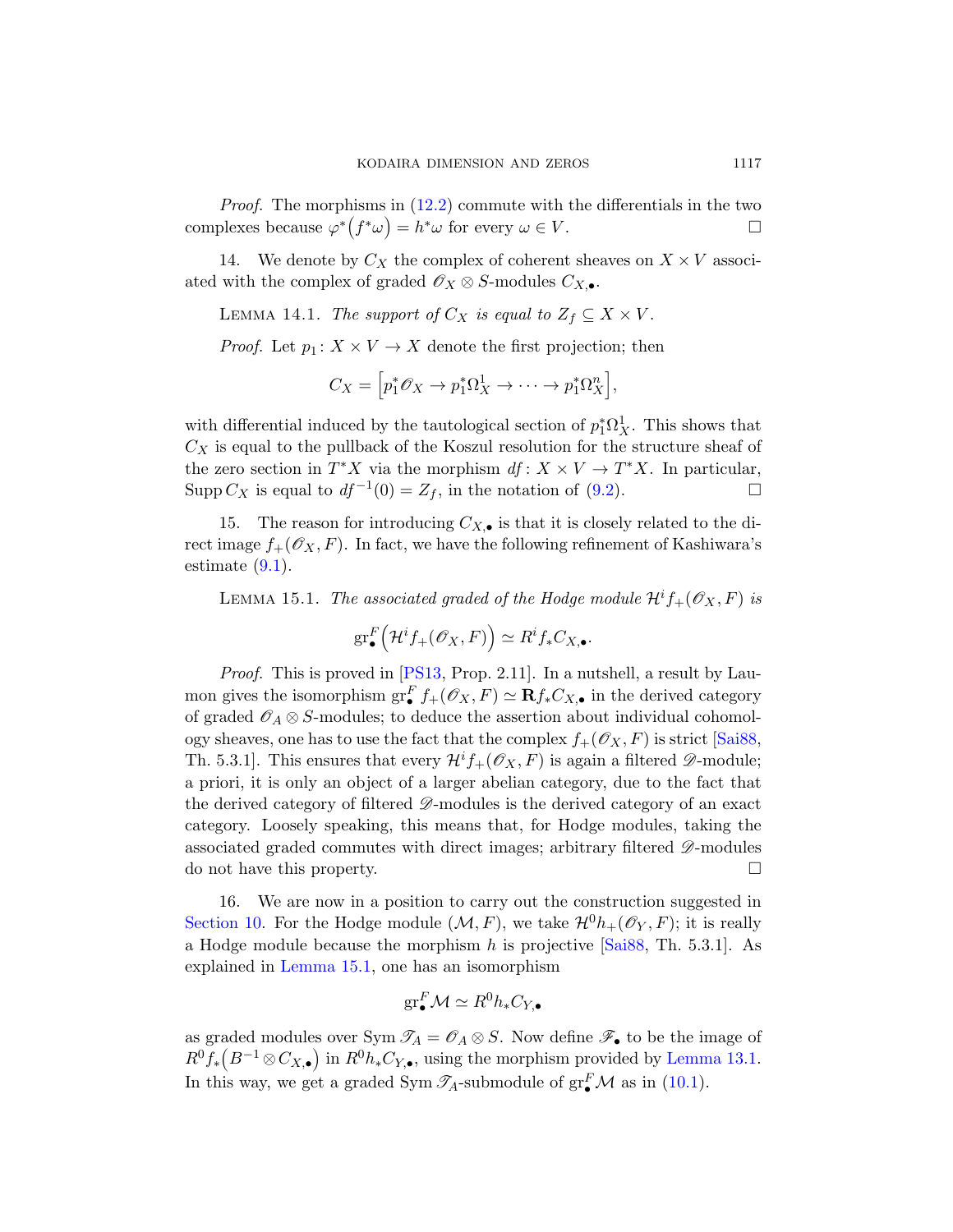17. It remains to check that  $(M, F)$  and  $\mathscr{F}_{\bullet}$  have all the required properties.

PROPOSITION 17.1.  $(M, F)$  and  $\mathscr{F}_{\bullet}$  satisfy the conditions in (1)–(3).

*Proof.* It is obvious from the construction that  $(1)$  holds. To prove  $(2)$ , note that  $\mathscr F$  is by definition a quotient of the [coher](#page-7-0)ent sheaf

$$
R^0(f \times id)_* \left( p_1^* B^{-1} \otimes C_X \right).
$$

The complex in parentheses is supported in the set  $Z_f$  by Lemma 14.1; consequently, the support of  $\mathscr F$  is contained in  $(f \times id)(Z_f)$ , as required. To finish up, we shall argue that (3) is true when  $k = g - n$ . We clearly have  $C_{X,k} = \omega_X$ [and](#page-5-4)  $C_{Y,k} = \omega_Y$ , and the morphism  $f^*L = B^{-1} \otimes \omega_X \to \varphi_* \omega_Y$  in (12.2) is injective. After pu[shing forward](#page-1-1) [to the abelian](#page-0-0) variety  $A$ , we find that the resulting morphism

$$
L\otimes f_*\mathscr{O}_X\simeq f_*f^*L\to h_*\omega_Y
$$

is still injective. But  $gr_k^F \mathcal{M} \simeq h_* \omega_Y$ , and so  $\mathscr{F}_k$  is isomorphic to  $L \otimes f_* \mathscr{O}_X$ .  $\Box$ 

Now Proposition 10.2 [show](#page-3-1)s that  $Z_f$  projects onto V; this means that every holomorphic one-form in the image of  $f^*: H^0(A, \Omega_A^1) \to H^0(X, \Omega_X^1)$  has a nonempty zero locus. We have proved Theorem 2.1, Conjecture 1.2, and Conjecture 1.1.

18. To illustrate how our proof works, we shall briefly compare it with the argument by Viehweg and Zuo (sketched in Section 7); either method shows that there are no smooth morphisms  $f: X \to E$  from a variety of general type to an elliptic curve. It is easy to see that  $(f \times id)(Z_f)$  dominates  $V = H^0(E, \Omega_E^1)$ if and only if  $f$  has at least one singular fiber, so let us quickly see how the assumption that  $f$  is smooth leads to a contradiction in both cases.

In the case of Viehweg and Zuo, f smooth implies that  $S = \emptyset$ , and hence that the iterates under the Higgs field

$$
\left(\theta^{p,q}\circ\cdots\circ\theta^{r-1,1}\circ\theta^{r,0}\right)(\mathscr{F}^{r,0})\subseteq\mathscr{E}^{p-1,q+1}
$$

of the ample line bundle  $\mathscr{F}^{r,0}$  are all nonzero (because subbundles of ker  $\theta^{p,q}$ have degree  $\leq 0$ ); but this is not possible because  $\theta^{0,r} = 0$ . In other words, smoothness of f and positivity of  $\mathscr{F}^{r,0}$  would prevent the Higgs field from being nilpotent, contradicting the fact that it is always nilpotent.

In our case, let  $\partial \in H^0(E, \mathscr{T}_E)$  be a nonzero global vector field. The method used in Proposition 10.2 produces a nonzero graded C[∂]-submodule

$$
\bigoplus_{k\ge g-n} H^0(X, P_\alpha \otimes \mathscr{F}_k) \subseteq \bigoplus_{k\ge g-n} H^0(X, P_\alpha \otimes \mathrm{gr}_k^F \mathcal{M}),
$$

which is  $\partial$ -torsion if  $(f \times id)(Z_f) = E \times \{0\}$ ; but this is not possible because the ambient module is free over  $\mathbb{C}[\partial]$ . In other words, smoothness of f and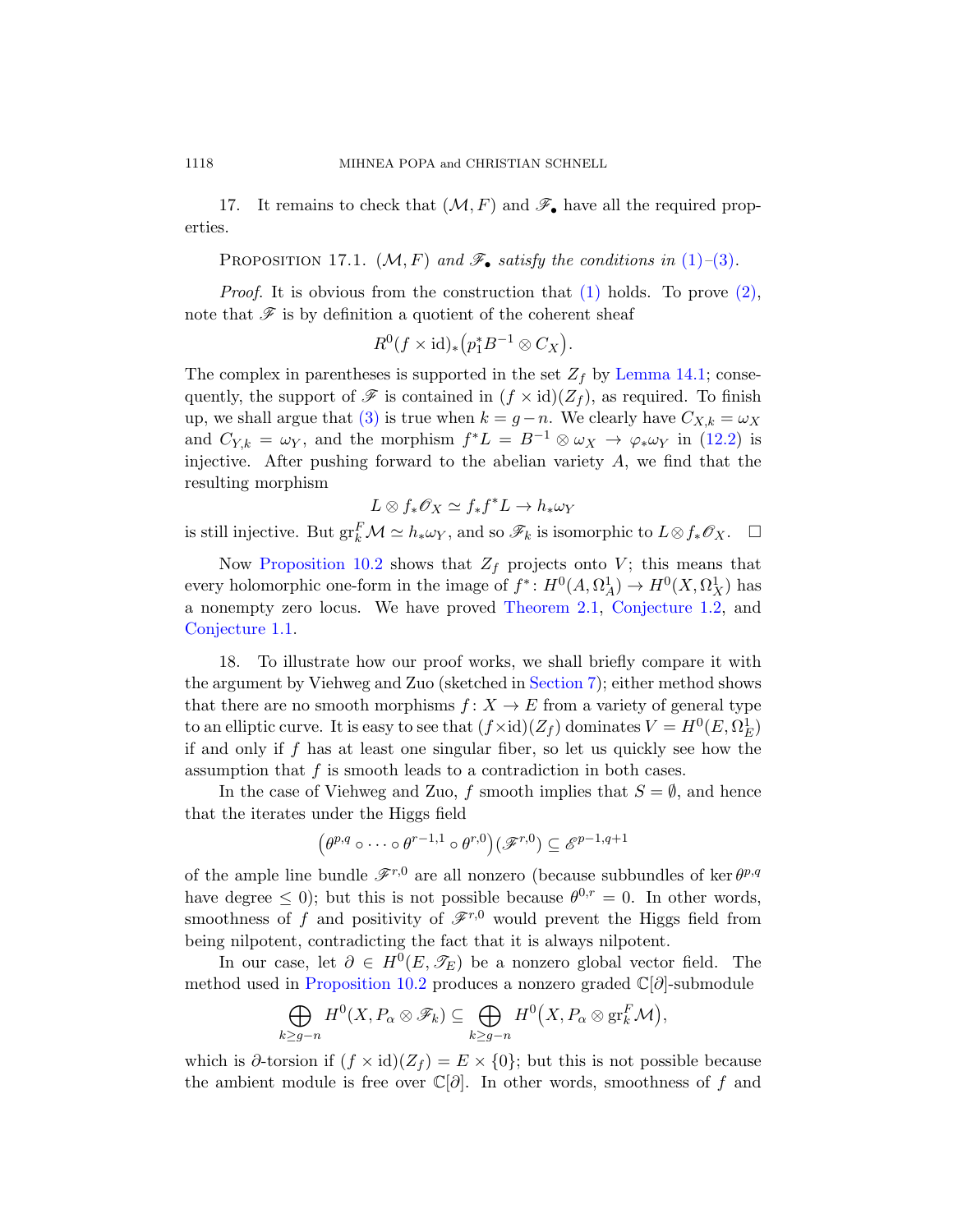positivity of  $\mathscr{F}_{q-n}$  would create a nontrivial torsion submodule, contradicting the fact that the larger module is always free.

Mor[e generally, our br](#page-5-4)anched covering construction is nearly identical to the one in [VZ01], except that we do not need to be as careful in choosing the initial section of  $B^{\otimes d}$  or the resolution of singularities; this is due to the power of Saito's theory. The idea of having two objects — one with good properties coming from Hodge theory, the other encoding the singularities of the morphism  $f$  — also comes from Viehweg and Zuo. But the actual mechanism behind the proof of Proposition 10.2 based on generic vanishing theory is different, because Higgs bundles and Hodge modules have different properties.

#### Acknowledgements

19. We thank Lawrence Ein, Sándor Kovács, and Mircea Mustată for several useful discussions, and especially Ein for discovering a serious mistake in an earlier attempt to prove the conjectures. We also thank an anonymous referee for many comments that have greatly improved the presentation.

<span id="page-10-2"></span>20. During the preparation of this paper, Mihnea Popa was partially supported by grant DMS-1101323 from the National Science Foundation and [Christian](http://www.ams.org/mathscinet-getitem?mr=1129312) [Schnell by grant D](http://www.zentralblatt-math.org/zmath/en/search/?q=an:0759.14016)[MS-1331641.](http://dx.doi.org/10.1090/S0273-0979-1992-00283-5)

#### [Ref](http://www.zentralblatt-math.org/zmath/en/search/?q=an:0305.32016)[erences](http://dx.doi.org/10.1016/0040-9383(74)90015-9)

- <span id="page-10-0"></span>[Ara92] [D. A](http://dx.doi.org/10.1016/0040-9383(74)90015-9)rapura, Higgs line bundles, Green-Lazarsfeld sets, and maps of Kähler [manifolds to](http://www.ams.org/mathscinet-getitem?mr=1193913) [curves,](http://www.zentralblatt-math.org/zmath/en/search/?q=an:0779.14003) *Bull. A[mer](http://dx.doi.org/10.1007/978-3-0348-8600-0). Math. Soc.* **26** (1992), [310–314.](http://dx.doi.org/10.1007/978-3-0348-8600-0) MR 1129312. Zbl 0759.14016. http://dx.doi.org/10.1090/ S0273-0979-1992-00283-5.
- [Car74] J. B. CARRELL, Holomorphic one forms and characteristic numbers, Topology 13 [\(1974\), 22](http://www.ams.org/mathscinet-getitem?mr=0910207)[5–228.](http://www.zentralblatt-math.org/zmath/en/search/?q=an:0659.14007) MR 0348147. Zbl [0305.3](http://dx.doi.org/10.1007/BF01388711)2016. http://dx.doi.org/ 10.1016/0040-9383(74)90015-9.
- <span id="page-10-1"></span>[\[EV92\]](http://dx.doi.org/10.1007/BF01388711) H. Esnault and E. Viehweg, Lectures on Vanishing Theorems, DMV Seminar 20, Birkhäuser, Basel, 1992. MR [119391](http://www.ams.org/mathscinet-getitem?mr=2172952)3. Zbl 0779.14003. http: [//dx.doi.org/10.1007/978-3-0348-8600-0](http://dx.doi.org/10.1016/j.ansens.2004.12.002).
- [\[](http://www.zentralblatt-math.org/zmath/en/search/?q=an:1083.14015)GL87] M. GREEN and R. LAZARSFELD, Deformation theory, generic vanishing theorems, and some conjectures of Enriques, Catanese and Beauville, Invent. Math. **90** (1987), 389–407. MR 0910207. Zbl 0659.14007. http://dx.doi. org/10.1007/BF01388711.
- [HK05] C. D. HACON and S. J. KOVÁCS, Holomorphic one-forms on varieties of general type, Ann. Sci. Ecole Norm. Sup. 38 (2005), 599–607. MR 2172952. Zbl 1083.14015. http://dx.doi.org/10.1016/j.ansens.2004.12.002.